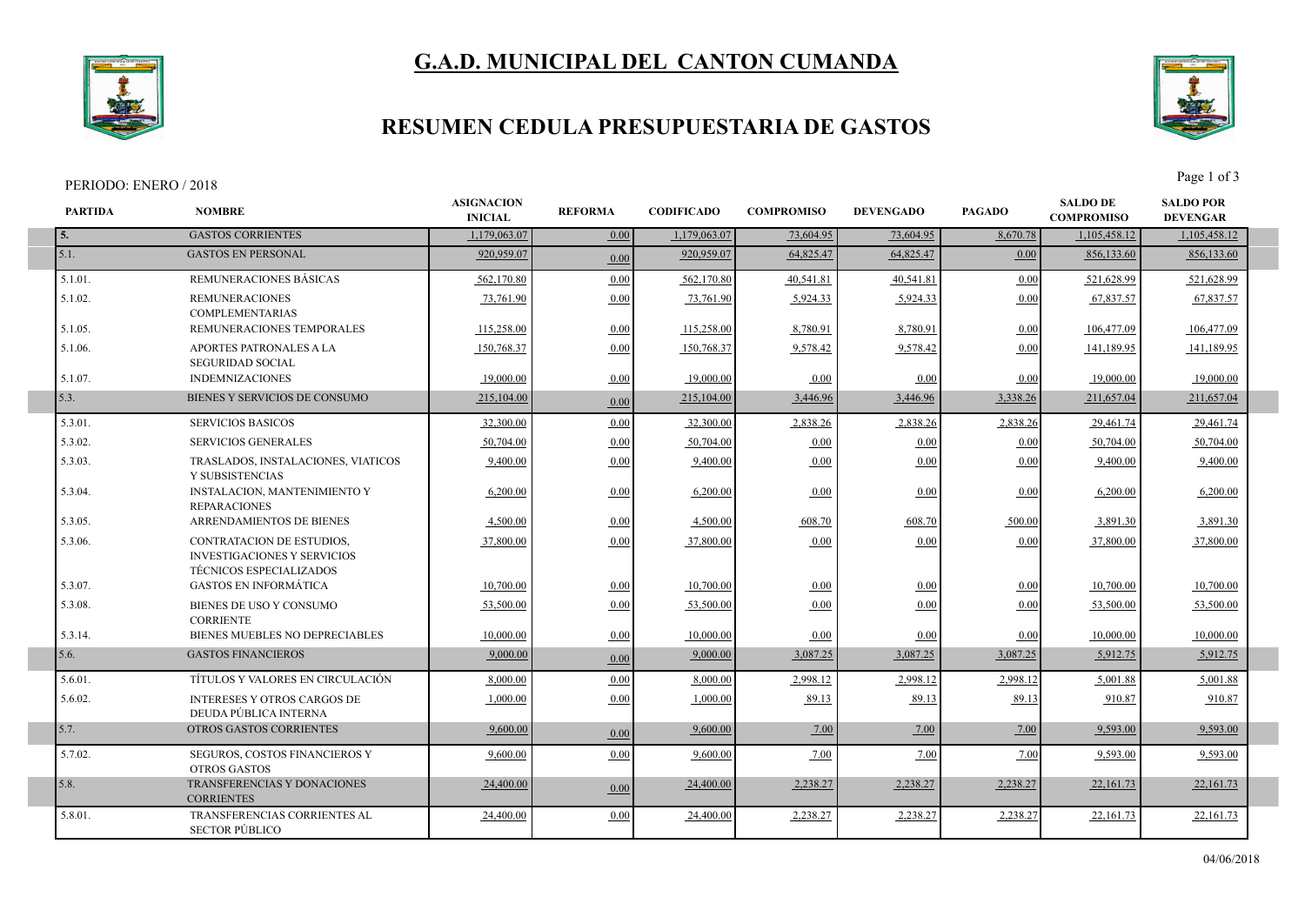



### **RESUMEN CEDULA PRESUPUESTARIA DE GASTOS**

**ASIGNACION** 

#### PERIODO: ENERO / 2018 Page 2 of 3

Г

П

F

**PARTIDA NOMBRE**



**INICIAL REFORMA CODIFICADO COMPROMISO SALDO DE COMPROMISO DEVENGADO PAGADO SALDO POR DEVENGAR**

|         |                                                             |              |      | 3,685,247.57 | 100,808.62 | 100.808.62 | 46,601.97 | 3,584,438.95 | 3,584,438.95 |
|---------|-------------------------------------------------------------|--------------|------|--------------|------------|------------|-----------|--------------|--------------|
| 7.1.    | <b>GASTOS EN PERSONAL PARA INVERSIÓN</b>                    | 679,903.01   | 0.00 | 679,903.01   | 44,155.79  | 44,155.79  | 0.00      | 635,747.22   | 635,747.22   |
| 7.1.01. | REMUNERACIONES BÁSICAS                                      | 379,380.00   | 0.00 | 379,380.00   | 26,676.75  | 26,676.75  | 0.00      | 352,703.25   | 352,703.25   |
| 7.1.02. | <b>REMUNERACIONES</b><br><b>COMPLEMENTARIAS</b>             | 63,111.25    | 0.00 | 63,111.25    | 4,380.82   | 4,380.82   | 0.00      | 58,730.43    | 58,730.43    |
| 7.1.05. | REMUNERACIONES TEMPORALES                                   | 111,312.00   | 0.00 | 111,312.00   | 6,590.35   | 6,590.35   | 0.00      | 104,721.65   | 104,721.65   |
| 7.1.06. | APORTES PATRONALES A LA<br><b>SEGURIDAD SOCIAL</b>          | 109,099.76   | 0.00 | 109,099.76   | 6,507.87   | 6,507.87   | 0.00      | 102,591.89   | 102,591.89   |
| 7.1.07. | <b>INDEMNIZACIONES</b>                                      | 17,000.00    | 0.00 | 17,000.00    | 0.00       | 0.00       | 0.00      | 17,000.00    | 17,000.00    |
| 7.3.    | BIENES Y SERVICIOS PARA INVERSIÓN                           | 850,048.20   | 0.00 | 850,048.20   | 36,678.78  | 36,678.78  | 33,169.13 | 813,369.42   | 813,369.42   |
| 7.3.02. | <b>SERVICIOS GENERALES</b>                                  | 58,000.00    | 0.00 | 58,000.00    | 448.00     | 448.00     | 406.40    | 57,552.00    | 57,552.00    |
| 7.3.03. | TRASLADOS, INSTALACIONES<br>VIÁTICOS Y SUBSISTENCIAS        | 4,200.00     | 0.00 | 4,200.00     | 0.00       | 0.00       | 0.00      | 4,200.00     | 4,200.00     |
| 7.3.04. | INSTALACIONES, MANTENIMIENTOS Y<br><b>REPARACIONES</b>      | 110,500.00   | 0.00 | 110,500.00   | 10,550.40  | 10,550.40  | 9,570.72  | 99,949.60    | 99,949.60    |
| 7.3.05. | ARRENDAMIENTO DE BIENES                                     | 11,000.00    | 0.00 | 11,000.00    | 0.00       | 0.00       | 0.00      | 11,000.00    | 11,000.00    |
| 7.3.06. | CONTRATACIONES DE ESTUDIOS E<br><b>INVESTIGACIONES</b>      | 25,500.00    | 0.00 | 25,500.00    | 0.00       | 0.00       | 0.00      | 25,500.00    | 25,500.00    |
| 7.3.07. | <b>GASTOS EN INFORMÁTICA</b>                                | 2,500.00     | 0.00 | 2,500.00     | 0.00       | 0.00       | 0.00      | 2,500.00     | 2,500.00     |
| 7.3.08. | BIENES DE USO Y CONSUMO DE<br><b>INVERSIÓN</b>              | 618,348.20   | 0.00 | 618,348.20   | 21,532.26  | 21,532.26  | 19,214.26 | 596,815.94   | 596,815.94   |
| 7.3.14. | BIENES MUEBLES NO DEPRECIABLES                              | 20,000.00    | 0.00 | 20,000.00    | 4,148.12   | 4,148.12   | 3,977.75  | 15,851.88    | 15,851.88    |
| 7.5.    | <b>OBRAS PÚBLICAS</b>                                       | 1,780,334.36 | 0.00 | 1,780,334.36 | 6,624.59   | 6,624.59   | 83.38     | 1,773,709.77 | 1,773,709.77 |
| 7.5.01. | OBRAS DE INFRAESTRUCTURA                                    | 1,760,334.36 | 0.00 | 1,760,334.36 | 6,624.59   | 6,624.59   | 83.38     | 1,753,709.77 | 1,753,709.77 |
| 7.5.04. | OBRAS EN LÍNEAS, REDES E<br><b>INSTALACIONES ELÉCTRICAS</b> | 20,000.00    | 0.00 | 20,000.00    | 0.00       | 0.00       | 0.00      | 20,000.00    | 20,000.00    |
| 7.7.    | OTROS GASTOS DE INVERSIÓN                                   | 50,000.00    | 0.00 | 50,000.00    | 0.00       | 0.00       | 0.00      | 50,000.00    | 50,000.00    |
| 7.7.02. | SEGUROS, COSTOS FINANCIEROS Y<br><b>OTROS GASTOS</b>        | 50,000.00    | 0.00 | 50,000.00    | 0.00       | 0.00       | 0.00      | 50,000.00    | 50,000.00    |
| 7.8.    | TRANSFERENCIAS Y DONACIONES PARA<br><b>INVERSIÓN</b>        | 324,962.00   | 0.00 | 324,962.00   | 13,349.46  | 13,349.46  | 13,349.46 | 311,612.54   | 311,612.54   |
| 7.8.01. | TRANSFERENCIAS PARA INVERSION AL<br><b>SECTOR PÚBLICO</b>   | 324,962.00   | 0.00 | 324,962.00   | 13.349.46  | 13.349.46  | 13.349.46 | 311,612.54   | 311,612.54   |
| 8.      | <b>GASTOS DE CAPITAL</b>                                    | 63,500.00    | 0.00 | 63,500.00    | 0.00       | 0.00       | 0.00      | 63,500.00    | 63,500.00    |